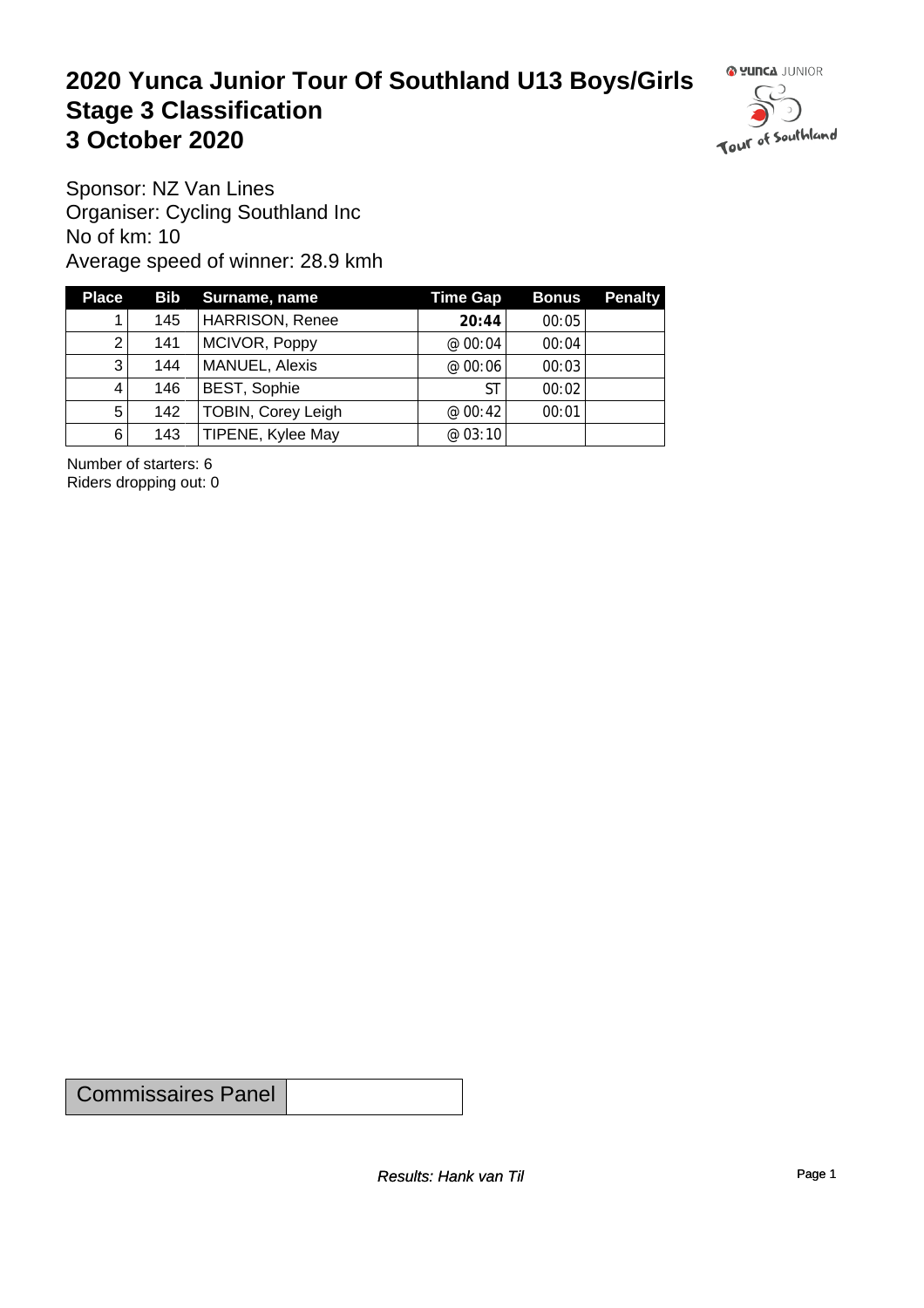## **2020 Yunca Junior Tour Of Southland U13 Boys/Girls General Classification (Stage 3)**<br> **3 October 2020 3 October 2020**



Organiser: Cycling Southland Inc

| <b>Place</b> | <b>Bib</b> | Surname, name             | Time Gap |
|--------------|------------|---------------------------|----------|
|              | 145        | <b>HARRISON, Renee</b>    | 1:58:37  |
| 2            | 141        | MCIVOR, Poppy             | @01:53   |
| 3            | 146        | <b>BEST, Sophie</b>       | @ 02:50  |
| 4            | 144        | MANUEL, Alexis            | @ 06:12  |
| 5            | 142        | <b>TOBIN, Corey Leigh</b> | @07:14   |
| 6            | 143        | TIPENE, Kylee May         | @ 19:21  |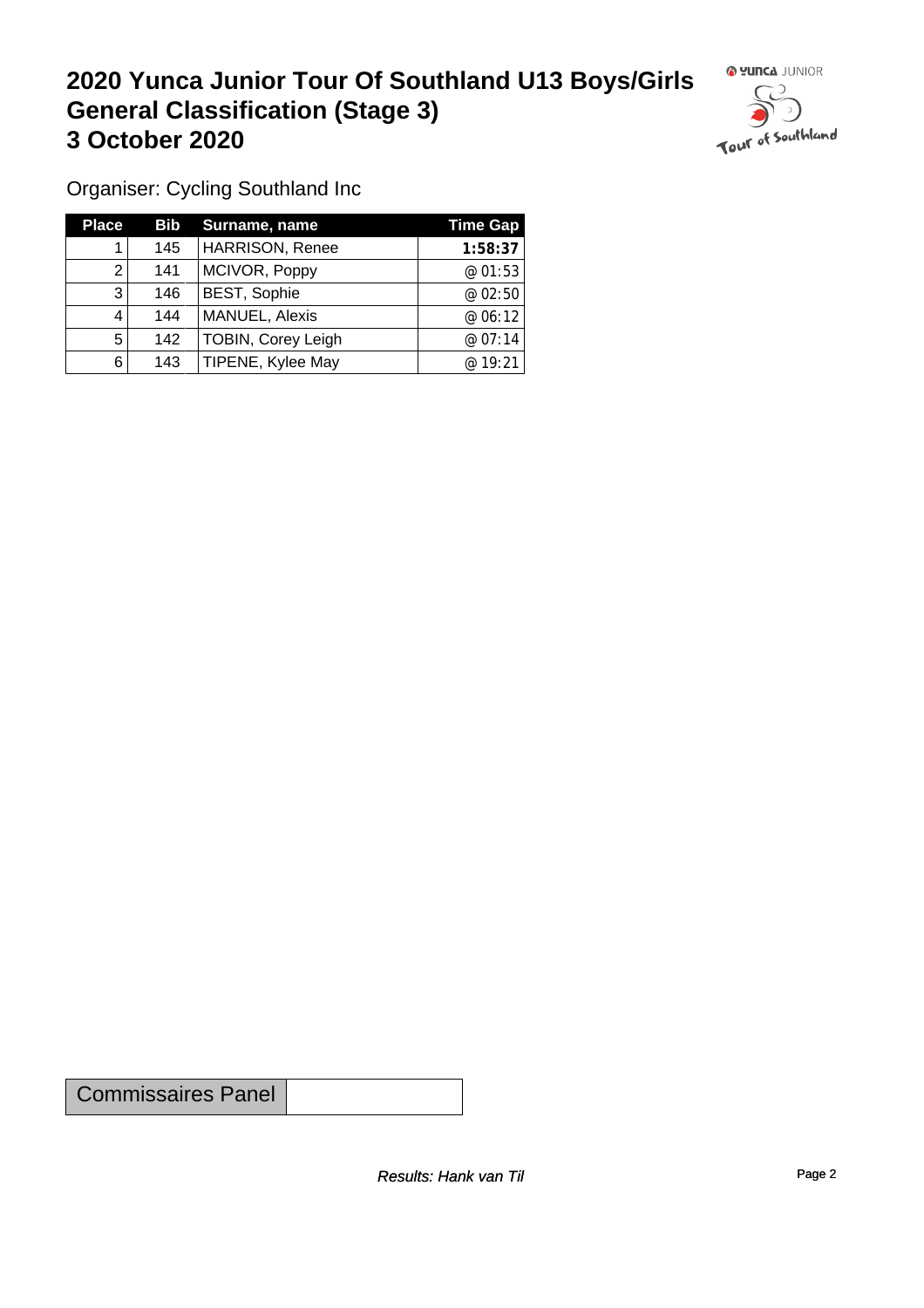### **2020 Yunca Junior Tour Of Southland U13 Boys/Girls Sprint Classification (Stage 3) 3 October 2020 1999 1999 1999 1999 1999 1999 1999 1999 1999 1999 1999 1999 1999 1999 1999 1999 1999 1999 1999 1999 1999 1999 1999 1999 1999 1999 1999 1999 1999 1**



Organiser: Cycling Southland Inc

| <b>Place</b> |     | Bib Surname, name      | <b>Points</b> |
|--------------|-----|------------------------|---------------|
|              | 144 | <b>MANUEL, Alexis</b>  |               |
|              | 145 | <b>HARRISON, Renee</b> |               |
| 3            | 142 | TOBIN, Corey Leigh     |               |
|              | 141 | MCIVOR, Poppy          |               |
| 5            | 146 | <b>BEST, Sophie</b>    |               |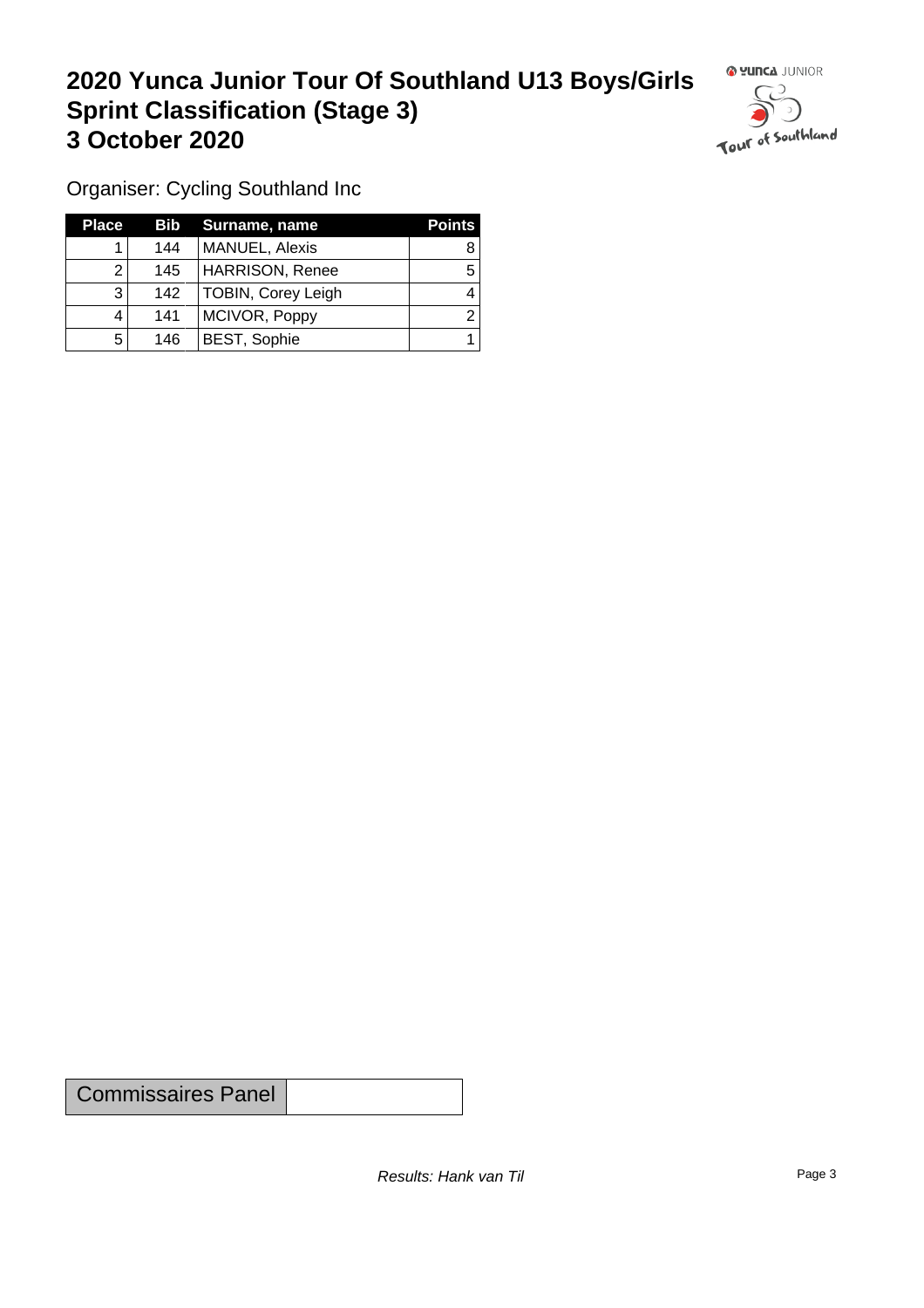### **2020 Yunca Junior Tour Of Southland U13 Boys/Girls KOM Classification (Stage 3) 3 October 2020**



Organiser: Cycling Southland Inc

|                |     | Place Bib Surname, name | <b>Points</b> |
|----------------|-----|-------------------------|---------------|
|                |     | 145   HARRISON, Renee   |               |
| $\overline{2}$ | 141 | MCIVOR, Poppy           |               |
|                | 146 | BEST, Sophie            |               |